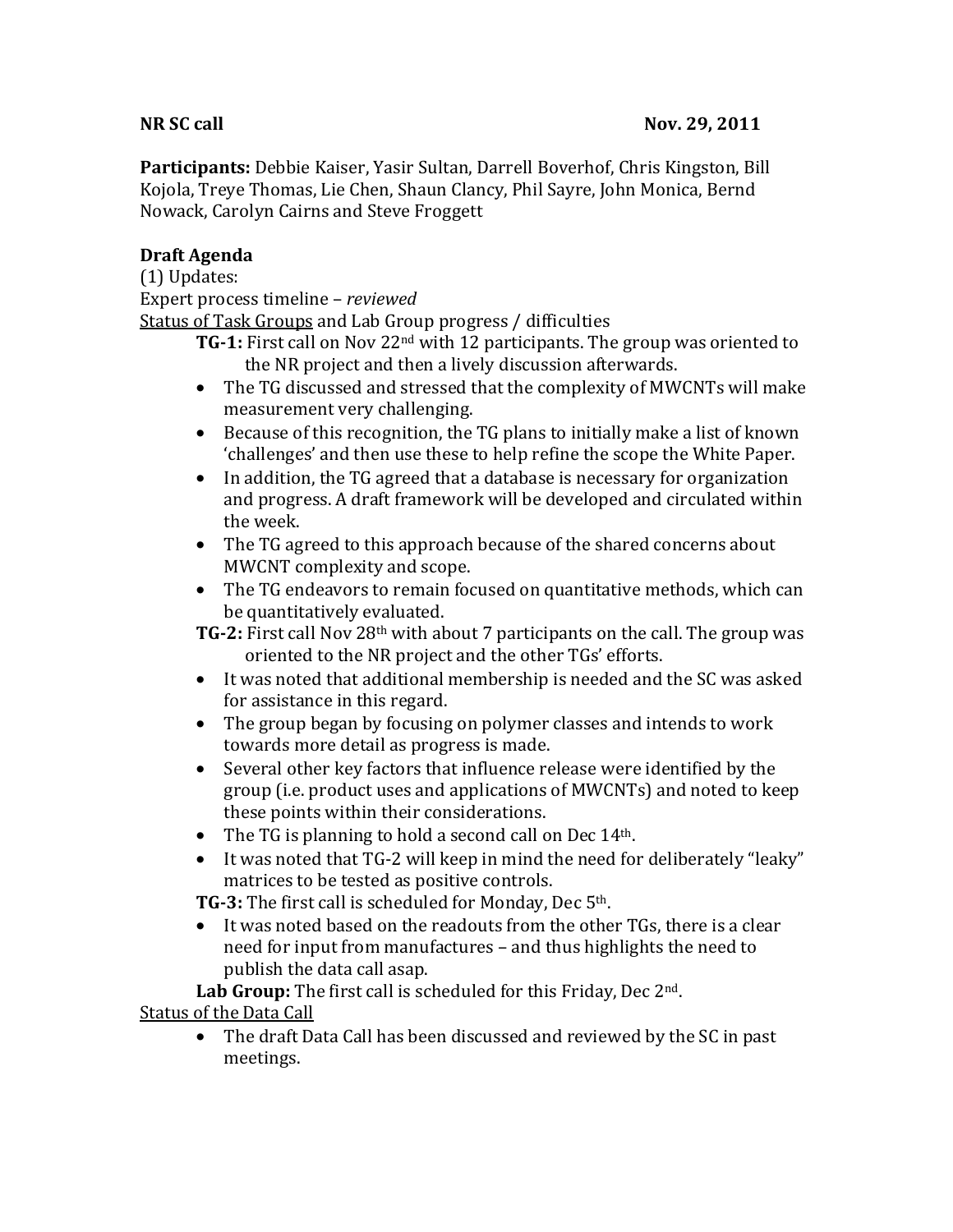- That draft was presented to the NCC during the NCC-NR meeting (readout) below) and we are currently looking forward to receiving feedback from NCC members.
- It was noted that the SC is interested in receiving data from both research and manufacturing groups.

Readout from NCC - NR call

- At least 3 NCC member companies expressed interest in participating in the project during the call, and everyone on the call highlighted the importance of the NR project.
- The NCC members will have a post-call debriefing this week, and expect additional mid- to small CNT manufactures and polymer composite companies will be joining the NR project.
- Not on the call, but in separate conversations John indicated that Hyperion is considering participation in the project. Because of Hyperion's size and market position, John recommended the SC reach out to Bayer as well.
- John attended a recent conference in Japan, and reported meeting with  $\blacksquare$ several Japanese companies, many of whom expressed initial interest participating. John will follow up with them in the coming weeks and will keep the NR SC updated.
- $\bullet$  It was noted that within the NCC, CBI is handled under attorney-client privilege relationship through Porter-Wright. Since this approach is working well, John plans to draft a 1 page summary for the NR SC to review and consider.
- John recommended Zyvex as a good company to approach for involvement on TG-2 because of their experience with polymers.
- (2) Approvals:

Nov 15th's call notes - *approved* 

(3) Decide on schedule for SC calls during the next 6 months

- The group agreed to hold the next meeting on Dec  $13<sup>th</sup>$  for 90min and noted that it will be the last call for 2011.
- For 2012, the co-chairs recommended and the group agreed to shifting to a monthly SC call schedule form January – June.

(4) Review list of potential authors of State-of-Science paper

- Andrew Maynard and Bernd Nowack have confirmed their interest
- The co-chairs again encouraged the SC members to be thinking of additional authors to recommend.

(5) Looking ahead to Phase 3 workplan – *tabled for next call* 

## **Next Steps:**

- 1. Continue to seek additional participation of experts on TG-2.
- 2. Steve will follow up with John Monica regarding NCC participation on TGs, the Data Call, and 1 pager on CBI.
- 3. Finalize the data call before the next SC call (Dec  $13<sup>th</sup>$ ) to allow SC approval.